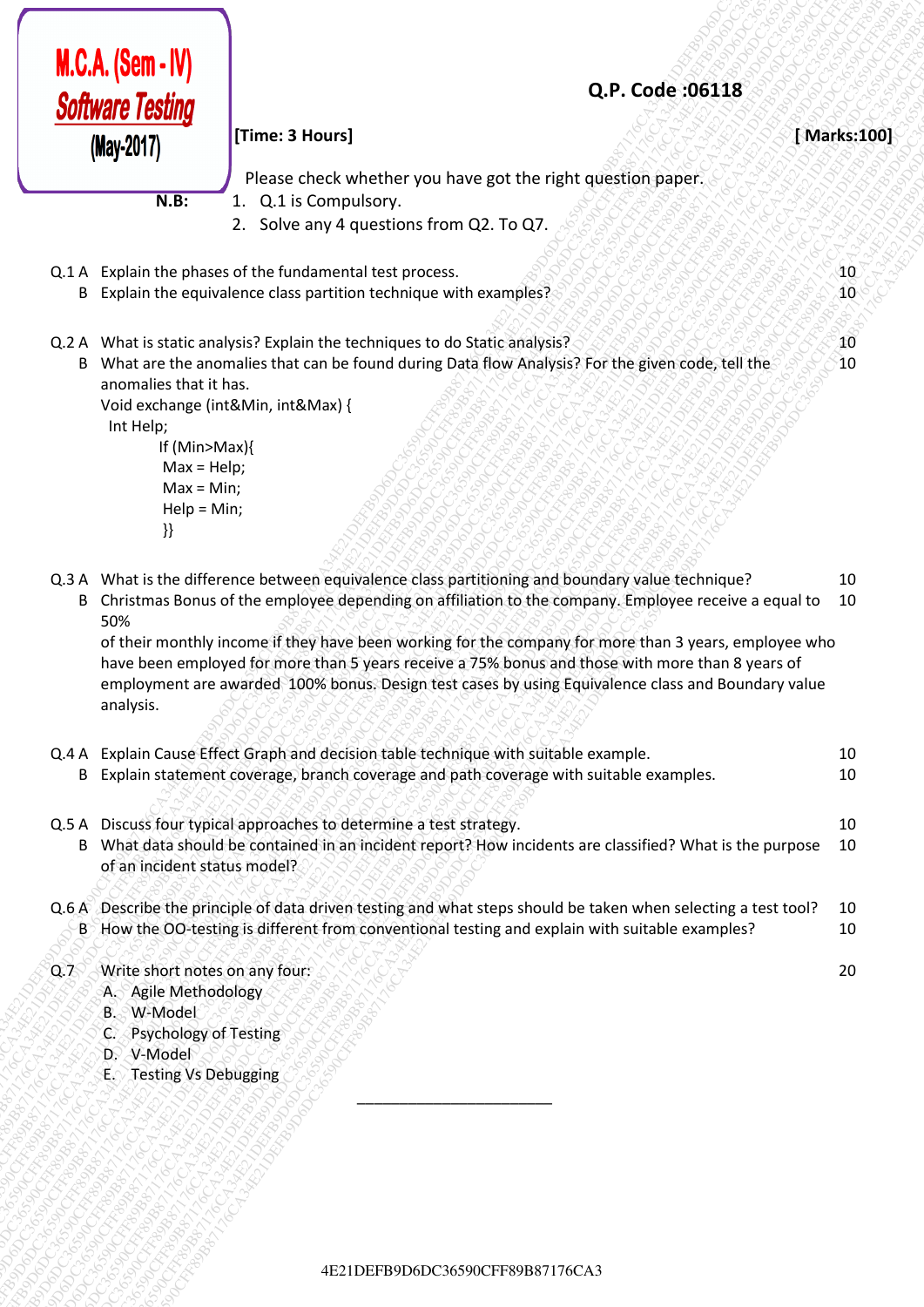| <b>Wireless Technology</b><br>[Time: 3 Hours]<br>[Marks:100]<br>(May-2017)<br>Please check whether you have got the right question paper.<br>N.B:<br>1. Question No. 1 is compulsory.<br>Attempt any four from the remaining six questions.<br>2.<br>Figures to the right indicate full marks.<br>3.<br>a. What are the advantages of spread spectrum? Explain Direct Sequence Spread Spectrum.<br>Q.1<br>10<br>10<br>b. Explain the various generations of cellular communication.<br>a. What does (n, k, K) mean in convolution code? Explain (2, 1, 3) convolution code with example.<br>Q.2<br>10<br>b. What is free space loss? Determine the free space loss at 6 GHz for the shortest path to a synchronous<br>10<br>satellite from earth (35,863km).<br>a. Explain the various impairments that can affect wireless communication.<br>Q.3<br>10<br>b. Explain IEEE 802.11 architecture and the services provided by the system.<br>10<br>a. Discuss the GSM system architecture in detail.<br>Q.4<br>10<br>b. Describe J2ME architecture with respect to various configurations and profiles. List various states of midlet 10<br>life cycle.<br>a. Explain how the different types of fading affect the mobile environment.<br>Q.5<br>10<br>b. What is handoff? What are the strategies used for handoff?<br>10<br>a. Explain the various states that a Bluetooth enabled device can enter into.<br>Q.6<br>10<br>b. Analyze the architecture of IEEE 802.16.<br>10<br>Write short notes on the following<br>Q.7<br>20<br>a. WML<br>b. CDMA<br>c. Antenna<br>d. GPRS | $M.C.A. (Sem - V)$ | Q.P. Code: 06233                 |  |
|------------------------------------------------------------------------------------------------------------------------------------------------------------------------------------------------------------------------------------------------------------------------------------------------------------------------------------------------------------------------------------------------------------------------------------------------------------------------------------------------------------------------------------------------------------------------------------------------------------------------------------------------------------------------------------------------------------------------------------------------------------------------------------------------------------------------------------------------------------------------------------------------------------------------------------------------------------------------------------------------------------------------------------------------------------------------------------------------------------------------------------------------------------------------------------------------------------------------------------------------------------------------------------------------------------------------------------------------------------------------------------------------------------------------------------------------------------------------------------------------------------------------------------------------------------------------------|--------------------|----------------------------------|--|
|                                                                                                                                                                                                                                                                                                                                                                                                                                                                                                                                                                                                                                                                                                                                                                                                                                                                                                                                                                                                                                                                                                                                                                                                                                                                                                                                                                                                                                                                                                                                                                              |                    |                                  |  |
|                                                                                                                                                                                                                                                                                                                                                                                                                                                                                                                                                                                                                                                                                                                                                                                                                                                                                                                                                                                                                                                                                                                                                                                                                                                                                                                                                                                                                                                                                                                                                                              |                    |                                  |  |
|                                                                                                                                                                                                                                                                                                                                                                                                                                                                                                                                                                                                                                                                                                                                                                                                                                                                                                                                                                                                                                                                                                                                                                                                                                                                                                                                                                                                                                                                                                                                                                              |                    |                                  |  |
|                                                                                                                                                                                                                                                                                                                                                                                                                                                                                                                                                                                                                                                                                                                                                                                                                                                                                                                                                                                                                                                                                                                                                                                                                                                                                                                                                                                                                                                                                                                                                                              |                    |                                  |  |
|                                                                                                                                                                                                                                                                                                                                                                                                                                                                                                                                                                                                                                                                                                                                                                                                                                                                                                                                                                                                                                                                                                                                                                                                                                                                                                                                                                                                                                                                                                                                                                              |                    |                                  |  |
|                                                                                                                                                                                                                                                                                                                                                                                                                                                                                                                                                                                                                                                                                                                                                                                                                                                                                                                                                                                                                                                                                                                                                                                                                                                                                                                                                                                                                                                                                                                                                                              |                    |                                  |  |
|                                                                                                                                                                                                                                                                                                                                                                                                                                                                                                                                                                                                                                                                                                                                                                                                                                                                                                                                                                                                                                                                                                                                                                                                                                                                                                                                                                                                                                                                                                                                                                              |                    |                                  |  |
|                                                                                                                                                                                                                                                                                                                                                                                                                                                                                                                                                                                                                                                                                                                                                                                                                                                                                                                                                                                                                                                                                                                                                                                                                                                                                                                                                                                                                                                                                                                                                                              |                    |                                  |  |
|                                                                                                                                                                                                                                                                                                                                                                                                                                                                                                                                                                                                                                                                                                                                                                                                                                                                                                                                                                                                                                                                                                                                                                                                                                                                                                                                                                                                                                                                                                                                                                              |                    |                                  |  |
|                                                                                                                                                                                                                                                                                                                                                                                                                                                                                                                                                                                                                                                                                                                                                                                                                                                                                                                                                                                                                                                                                                                                                                                                                                                                                                                                                                                                                                                                                                                                                                              |                    |                                  |  |
|                                                                                                                                                                                                                                                                                                                                                                                                                                                                                                                                                                                                                                                                                                                                                                                                                                                                                                                                                                                                                                                                                                                                                                                                                                                                                                                                                                                                                                                                                                                                                                              |                    |                                  |  |
|                                                                                                                                                                                                                                                                                                                                                                                                                                                                                                                                                                                                                                                                                                                                                                                                                                                                                                                                                                                                                                                                                                                                                                                                                                                                                                                                                                                                                                                                                                                                                                              |                    |                                  |  |
|                                                                                                                                                                                                                                                                                                                                                                                                                                                                                                                                                                                                                                                                                                                                                                                                                                                                                                                                                                                                                                                                                                                                                                                                                                                                                                                                                                                                                                                                                                                                                                              |                    |                                  |  |
|                                                                                                                                                                                                                                                                                                                                                                                                                                                                                                                                                                                                                                                                                                                                                                                                                                                                                                                                                                                                                                                                                                                                                                                                                                                                                                                                                                                                                                                                                                                                                                              |                    |                                  |  |
|                                                                                                                                                                                                                                                                                                                                                                                                                                                                                                                                                                                                                                                                                                                                                                                                                                                                                                                                                                                                                                                                                                                                                                                                                                                                                                                                                                                                                                                                                                                                                                              |                    |                                  |  |
|                                                                                                                                                                                                                                                                                                                                                                                                                                                                                                                                                                                                                                                                                                                                                                                                                                                                                                                                                                                                                                                                                                                                                                                                                                                                                                                                                                                                                                                                                                                                                                              |                    |                                  |  |
|                                                                                                                                                                                                                                                                                                                                                                                                                                                                                                                                                                                                                                                                                                                                                                                                                                                                                                                                                                                                                                                                                                                                                                                                                                                                                                                                                                                                                                                                                                                                                                              |                    |                                  |  |
|                                                                                                                                                                                                                                                                                                                                                                                                                                                                                                                                                                                                                                                                                                                                                                                                                                                                                                                                                                                                                                                                                                                                                                                                                                                                                                                                                                                                                                                                                                                                                                              |                    |                                  |  |
|                                                                                                                                                                                                                                                                                                                                                                                                                                                                                                                                                                                                                                                                                                                                                                                                                                                                                                                                                                                                                                                                                                                                                                                                                                                                                                                                                                                                                                                                                                                                                                              |                    |                                  |  |
|                                                                                                                                                                                                                                                                                                                                                                                                                                                                                                                                                                                                                                                                                                                                                                                                                                                                                                                                                                                                                                                                                                                                                                                                                                                                                                                                                                                                                                                                                                                                                                              |                    |                                  |  |
|                                                                                                                                                                                                                                                                                                                                                                                                                                                                                                                                                                                                                                                                                                                                                                                                                                                                                                                                                                                                                                                                                                                                                                                                                                                                                                                                                                                                                                                                                                                                                                              |                    |                                  |  |
|                                                                                                                                                                                                                                                                                                                                                                                                                                                                                                                                                                                                                                                                                                                                                                                                                                                                                                                                                                                                                                                                                                                                                                                                                                                                                                                                                                                                                                                                                                                                                                              |                    |                                  |  |
|                                                                                                                                                                                                                                                                                                                                                                                                                                                                                                                                                                                                                                                                                                                                                                                                                                                                                                                                                                                                                                                                                                                                                                                                                                                                                                                                                                                                                                                                                                                                                                              |                    |                                  |  |
|                                                                                                                                                                                                                                                                                                                                                                                                                                                                                                                                                                                                                                                                                                                                                                                                                                                                                                                                                                                                                                                                                                                                                                                                                                                                                                                                                                                                                                                                                                                                                                              |                    | DF85B2CAF8DDC703193679392A0E2161 |  |
|                                                                                                                                                                                                                                                                                                                                                                                                                                                                                                                                                                                                                                                                                                                                                                                                                                                                                                                                                                                                                                                                                                                                                                                                                                                                                                                                                                                                                                                                                                                                                                              |                    |                                  |  |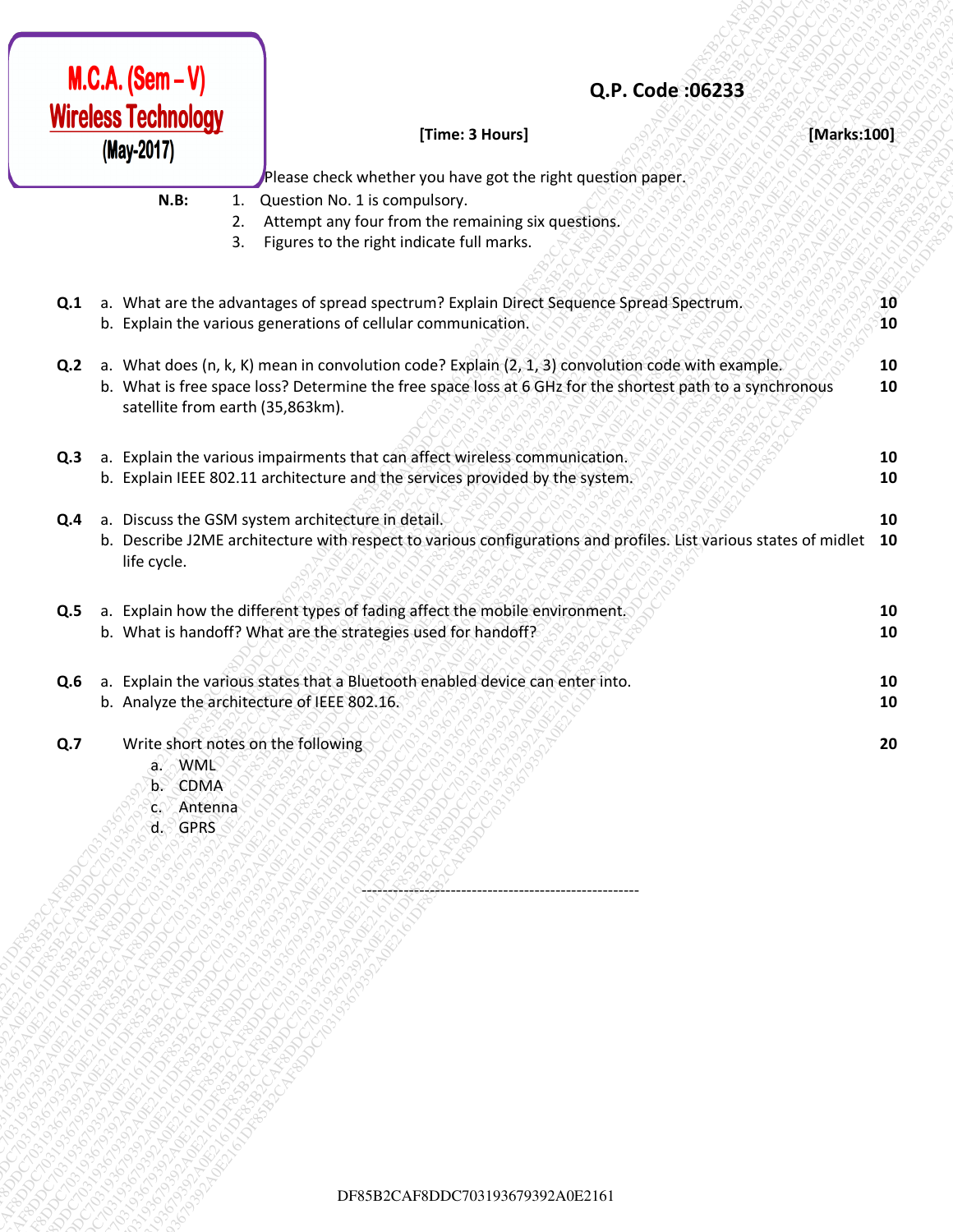

## **Q.P. Code :04147**

# **MCA. (Sem - V)**<br> **(Marks)**<br> **CF24EE77E6FEA678C4EE8770F26FEA6770F26FEA6770F26FEA6770F26FEA6770F26FEA6770F26FEA6770F26FEA6770F26CF24EE77CF24EF77CF24EF77CF8FF24EE77CF24EF77CF24EF77CF24EF77CF24EF77CF24EF77CF24EF77CF24EF77CF24 M.C.A. (Sem - V)**<br> **CF:**<br> **CF:**<br> **CF:**<br> **CF:**<br> **CF:**<br> **CF:**<br> **CF:**<br> **CF:**<br> **CF:**<br> **CF:**<br> **CF:**<br> **CF:**<br> **CF:**<br> **CF:**<br> **CF:**<br> **CF:**<br> **CF:**<br> **CF:**<br> **CF:**<br> **CF:**<br> **CF:**<br> **CF:**<br> **CF:**<br> **CF:**<br> **CF:**<br> **CF:**<br> **CF:**<br> **CF:**<br> **CF: M.C.A. (Sem -V)**<br> **Constrained construction and the matter interaction and the set of the set of the set of the set of the set of the set of the set of the set of the set of the set of the set of the set of the set of th M.C.A. (Sem . V)**<br> **Obstrained Computing**<br> **CERE**<br> **CERE**<br> **CERE**<br> **CERE**<br> **CERE**<br> **CERE**<br> **CERE**<br> **CERE**<br> **CERE**<br> **CERE**<br> **CEREEFR**<br> **CEREEFRE**<br> **CEREEFRE**<br> **CEREEFREE CONTINUE CONTINUE PROTOCOLY (ASSESS) Applies where** A6770F26CF24EE77E6B958C4E1BD8CFEA6770F26CF24EE77E6B958C4E1BD8CFEA6770F26CF24EE77E6B958C4E1BD8CFEA6770F26CF24EE77E6B958C4E1BD8CFEA6770F26CF24EE77E6B958C4E1BD8CFEA6770F26CF24EE77E6B958C4E1BD8CFE **M.C.A. (Sem. v)**<br> **Constrained Computer** (**Associated Activity of the semanting of the semanting of the semanting of the semanting constrained Computer (1978)<br>
Fig. 2. A register to the self-red Distribution of the seman AGERT-V**<br> **ABSENCACE COMPOSITION**<br> **AFFIRE A CONSULTER CONSULTER CONSULTER CONSULTER CONSULTER CONSULTER CONSULTER CONSULTER CONSULTER CONSULTER CONSULTER CONSULTER CONSULTER CONSULTER CONSULTER CONSULTER CONSULTER CONSU M.C.A. (Sem. -V)**<br> **Distribution Connective Connective Connective Connective Connective Connective Connective Connective Connective Connective Connective Connective Connective Connective Connective Connective Connective M.C.A. (Sem. -V)**<br> **Distribution Connective Connective Connective Connective Connective Connective Connective Connective Connective Connective Connective Connective Connective Connective Connective Connective Connective M.C.A. (Sem. -V)**<br> **Distribution Connective Connective Connective Connective Connective Connective Connective Connective Connective Connective Connective Connective Connective Connective Connective Connective Connective M.C.A. (Sem. -V)**<br> **Distribution Connective Connective Connective Connective Connective Connective Connective Connective Connective Connective Connective Connective Connective Connective Connective Connective Connective M.C.A. (Sem. -V)**<br> **CF26CF24EE77**<br> **CF26CF24EE77**<br> **CF26CF24EE77**<br> **CF26CFEA678CFEA6770F26CFEA6770F26CFEA6770F26CFEA6770F26CFEA6770F26CFEA6770F26CFEA6770F26CFEA6770F26CFEA6770F26CFEA6770F26CFEA6770F26CFEA6770F26CFEA6770F M.C.A. (Sem. - V)**<br> **Conservation**<br> **Conservation**<br> **Conservation**<br> **Conservation**<br> **Conservation**<br> **Conservation**<br> **Conservation**<br> **Conservation**<br> **Conservation**<br> **Conservation**<br> **Conservation**<br> **Conservation**<br> **Conserv M.C.A. (Sem - V)**<br> **Desire Conservantes controllers** controllers and the supplementation controllers and the conservant of the conservation of the conservation of the conservation of the conservation of the conservation **M.C.A. (Sema-V)**<br> **CF24E COMPUTING**<br> **CF24E COMPUTING**<br> **CF24E COMPUTING**<br> **CF24E COMPUTING**<br> **CF24E COMPUTING**<br> **CF24E COMPUTING**<br> **CF24E COMPUTING COMPUTING CONFIDENCIAL CONFIDENCIAL CONFIDENCIAL CONFIDENCIAL CONFIDENC M.C.A. (Sem - V)**<br> **CREATER COMPUTING**<br> **CREATER CONTINUES (SPECIES)**<br> **CREATER CONTINUES (SPECIES)**<br> **CREATER CONTINUES (SPECIES)**<br> **CREATER CONTINUES (SPECIES)**<br> **CREATER CONTINUES (SPECIES)**<br> **CREATER CONTINUES (SPECI CF24. (Semi-V)**<br> **CF28**<br> **CF28CF24EF7**<br> **CF28CF24EF7**<br> **CF28CFEA6770F26CFEA6770F26CFEA6770F26CFEA6770F26CFEA6770F26CFEA6770F26CFEA6770F26CFEA6770F26CFEA6770F26CFEA6770F26CFEA6770F26CFEA6770F26CFEA6770F26CFEA6770F26CFEA67 CF24. (Sem - V)**<br> **CF26. Code:** 304.37<br> **CF26. CF26. CF26. CF26. CF26. CF26. CF26. CF26. CF26. CF26. CF26. CF26. CF26. CF26. CF26. CF26. CF26. CF26. CF26. CF26. CF26. CF26. CF2 CF24. (Seman - V)**<br> **CF24** Control Computing<br>
(May 2017)<br>
NR 3. The cost to change the cost there have been served to control control of the cost of the cost of the cost of the cost of the cost of the cost of the cost of **A67.** (Sem - V)<br> **Constrained Computing**<br> **CARF Constrained Constrained Constrained Constrained Constrained Constrained Constrained Constrained Constrained Constrained Constrained Constrained Constrained Constrained Const [Time: Three Hours]** *<b>EXARET AND ARRIVE STATE STATE* **[Marks:80]** Please check whether you have got the right question paper. N.B: 1. Question.No.1 is compulsory. 2. Attempt any four from Q2 to Q7. 3. Figures to the right indicate full marks. **1. a)** Explain in detail the different Distributed Computing Models? Also elaborate on the desirable features of a good distributed file system. **(10) b)** Write short notes on i)Thrashing ii) Granularity **10**  $\mathcal{S} \otimes \mathcal{S} \otimes \mathcal{S}$ **2. a)** Explain how logical clocks are implemented with counters and physical clocks? **(10) b)** Give the importance of Message Ordering and its types? Explain with the help of diagram. **(10) 3. a)** Explain the concept of total freezing in address space transfer mechanism for a process migration facility with proper diagram. Is it better than pretransferring or transfer on reference? **(10) b)** Give a detailed description of RMI Implementation? **(10) 4. a)** Compare and Contrast LPC and RPC. **And APC. (10) (10) b)** Discuss the various algorithms to carry out clock synchronization? **(10) 5. a)** What is a deadlock in a distributed system? **(10) b)** Explain the major difference between Sequential and Casual Consistency Models? **(10) 6. a)** Give a short note on Amoeba Distributed System? **(10) b)** List all the features of a Good Naming System. **(10) 7.** Write short notes on **any four** of the following a) Marshalling b) Multidatagram Messages c) System Oriented Names **(20)**

- d) Threads
- e) Happened Before Relation

----------------------------------------------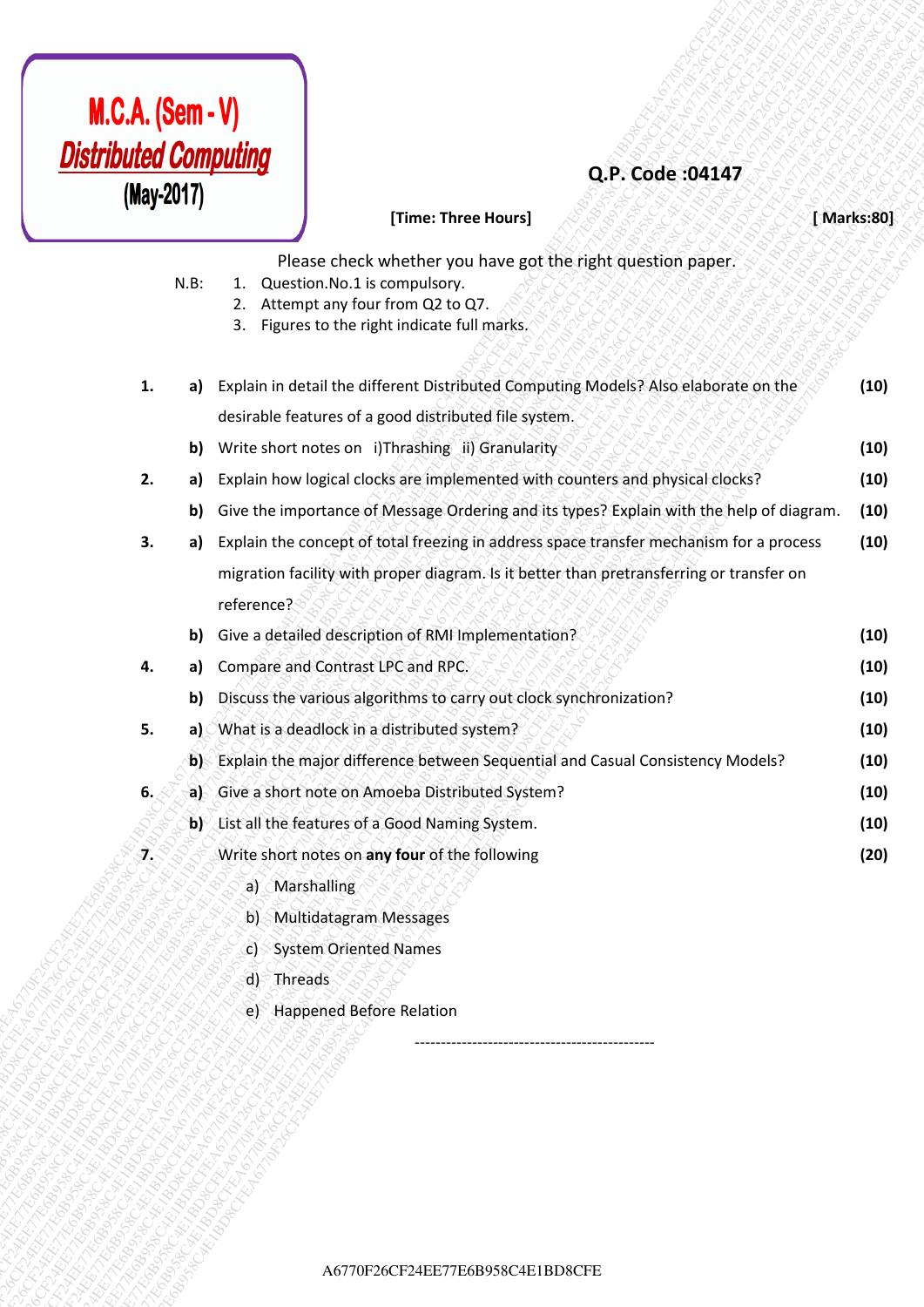### **Q.P. Code :08262**

### **[Time: 3:00 Hours]** *BERTHER* **AMarks:100]**

10

20

Please check whether you have got the right question paper.

- N.B: 1. Question No. 1 is Compulsory.
	- 2. Attempt any four from the remaining six questions.
	- 3. Illustrate answers with neat sketches and programming code whenever required.
	- 4. Answers to questions should be grouped and written together.
- 1. a)What is Class? How will you create a class in C#? Explain different components that can be added 10 in a C# Class. b)What is Dot NET Framework? Explain architecture of Dot NET Framework in detail. 10
- 2. a)What are Directives in JSP? Explain Page and Include Directive in detail. b)What is SOAP? Explain the Role of SOAP in Web services architecture. 10 10 10
- **M.C.A. (Sem V)**<br> **Advanced Web Technologies**<br>
(**Nay Technologies**)<br> **CRE L.** Consists when the 19 consistent was a specifically consistent and the figure and the specifical consistent and the specifical consistent an **MCA. (Sem - V)**<br> **Advanced High Dreftshages**<br>
(**Nay-2011)**<br> **CFP. Code: 08262**<br>
(**Nay-2011)**<br> **EXERCISE CONSERVATE DEFINE THE EXERCISE CONSERVATE PROPERTIES**<br>
4. E. A consider a countrier provides parameters are spectrum **M3.C.A.** (Sem - V)<br> **Advanced Web Technicologies**<br> **CM-3689**<br> **CM-3689**<br> **CM-3689**<br> **EXERCISE CONSULS (THE SUBSIDING)**<br> **EXERCISE THE SUBSIDING CONSULS (THE SUBSIDING)**<br> **EXERCISE ACTION CONSULS (THE SUBSIDING)**<br> **EXERCI A4786787F703**<br> **Advanced Web Technologies**<br> **A478678628E882**<br> **A478678628E9E74A**<br> **A478767**<br> **EXAA4F3662**<br> **EXAA4F3662**<br> **EXAA4F3662**<br> **EXAA4F3662**<br> **EXAA4F3662**<br> **EXAA4F3662**<br> **EXAA4F3662**<br> **EXAA4F3662**<br> **EXAA4F3662**<br> **ALCA. (Sem. -V)**<br> **Advanced Web Technologies**<br> **(Nav 2017)**<br> **Conservation**<br> **Conservation**<br> **Conservation**<br> **Conservation**<br> **Conservation**<br> **Conservation**<br> **Conservation**<br> **Conservation**<br> **Conservation**<br> **Conservation**<br> **A6. A6. (Som - V)**<br> **Advanced Web Technologies**<br>
(Nay-2847)<br> **A47866282**<br>
(Nay-2847)<br> **A478662AC57F7D38EAC67F7D38EAC67F7D38EAC67F7D38EAC57F7D38EAC57F7D38EAC57F7D38EAC57F7D38EAC57F7D38EAC57F7D38EAC57F7D38EAC57F7D38EAC57F7 A6. A (Sem - V)**<br> **Advanced Web Technologies**<br>
(Way2HT)<br> **Advanced Web Technologies**<br>
(Way2HT)<br>
<br>
SHE THOM THE TREATEVE ARE THE TREATEVE ARE THE TREATEVE ARE THE TREATEVE ARE THE TREATEVE ACTION CONTROL THE CONTROL THE C **A6. A (Sem - V)**<br> **Advanced Web Technologies**<br>
(Way2HT)<br> **Advanced Web Technologies**<br>
(Way2HT)<br>
<br>
SHE THOM THE TREATEVE ARE THE TREATEVE ARE THE TREATEVE ARE THE TREATEVE ARE THE TREATEVE ACTION CONTROL THE CONTROL THE C **A6. A (Sem - V)**<br> **Advanced Web Technologies**<br>
(Way2HT)<br> **Advanced Web Technologies**<br>
(Way2HT)<br>
<br>
SHE THOM THE TREATEVE ARE THE TREATEVE ARE THE TREATEVE ARE THE TREATEVE ARE THE TREATEVE ACTION CONTROL THE CONTROL THE C **A6. A (Sem - V)**<br> **Advanced Web Technologies**<br>
(Way2HT)<br> **Advanced Web Technologies**<br>
(Way2HT)<br>
<br>
SHE THOM THE TREATEVE ARE THE TREATEVE ARE THE TREATEVE ARE THE TREATEVE ARE THE TREATEVE ACTION CONTROL THE CONTROL THE C **A6. A (Sem - V)**<br> **Advanced Web Technologies**<br>
(Way2HT)<br> **Advanced Web Technologies**<br>
(Way2HT)<br>
<br>
SHE THOM THE TREATEVE ARE THE TREATEVE ARE THE TREATEVE ARE THE TREATEVE ARE THE TREATEVE ACTION CONTROL THE CONTROL THE C **A6. A (Sem - V)**<br> **Advanced Web Technologies**<br>
(Way2HT)<br> **Advanced Web Technologies**<br>
(Way2HT)<br>
<br>
SHE THOM THE TREATEVE ARE THE TREATEVE ARE THE TREATEVE ARE THE TREATEVE ARE THE TREATEVE ACTION CONTROL THE CONTROL THE C **A6. A (Sem - V)**<br> **Advanced Web Technologies**<br>
(Way2HT)<br> **Advanced Web Technologies**<br>
(Way2HT)<br>
<br>
SHE THOM THE TREATEVE ARE THE TREATEVE ARE THE TREATEVE ARE THE TREATEVE ARE THE TREATEVE ACTION CONTROL THE CONTROL THE C **A6SACS89F7-V7D38EAD99E742A34F3662AC57F7D38EAC57F7D38EF74AA4F367F7D38EF74AA4F367F7D38EF73AA4F367F7D38E34F7D38EAC57F7D38EAC57F7D38E34F74AA4F367F7D38E34F74A4F367F7D38E34F74A4F367F7D38E34F74A4F367F7D38EA4F3662AC57F7D38EA2F34** A4F3662AC57F7D38EAD99E5839E9E74AA4F3662AC57F7D38EAD99E5839E9E74AA4F3662AC57F7D38EAD99E5839E9E74AA4F3662AC57F7D38EAD99E5839E9E74AA4F3662AC57F7D38EAD99E5839E9E74AA4F3662AC57F7D38EAD99E5839E9E74A **A6. A. (Sem - V)**<br> **Advanced Web Technologies**<br>
(May 2011)<br> **A**<sub>x</sub> France the Act whether you have gone that consider a semi-value of the consideration of a semi-value of the act of the act of the act of the act of the a **ALCA. (Sem - V)**<br> **Advanced Web Technologies**<br>
(Nay-2011)<br>
IF The a state of control web also the english capacity (The control was a state of the english capacity (Nakatsia)<br>
IF The control was not a strongenery control **ACACS8661-V.**<br> **Advanced Web Tachnologies**<br> **Advanced Web Tachnologies**<br> **EVALUATION**<br>
RASE CONSIDER TO THE TRANSPARE CONSIDER THE CONSIDER TOWARD (THE TRANSPARE CONSIDER THE TRANSPARE CONSIDER A SAMELY AND THE TRANSPARE **MCA. (Sem-V)**<br> **Advanced Web Technologies**<br> **A4ranced Web Technologies**<br>
Name and the construction (see action and the construction and the state of the state of the state of the state of the state of the state of the st **A6.A. (Sem - V)**<br> **Advanced Web Technologies**<br> **Advanced Web Technologies**<br>
Three stock where produced we produce the right question paper.<br>
19. 3. 4 GMS and the state where the right question paper.<br>
2. *Surveys septemb* 3. a)Explain the difference between i)Cross Page and postback posting ii)Inline Coding and Code Behind Coding. b)Write a JSP Program to check whether entered number is odd or even.
	- 4. a)Explain use of Servlet Config and Servlet Context classes with a suitable program. b)Write a C# program to read and write the contents from/to a text file. 10 10
	- 5. a)What are Different Threading models in Servlets? Explain how will you implement Single ThreadModel in Servlets with a suitable program. b)Explain Exception handling Mechanism of C#. 10 10
	- 6. a)Explain the ADO.NET disconnected architecture to retrieve data from database. b)Design a simple JSP application to input username and password and authentication of the user. 10 10
	- 7. Write Notes on (Any Four) a)Software as a Service b)XML c)HttpServlet and GenericServlet d)Validation Controls in ASP.NET e)Servlet Life Cycle